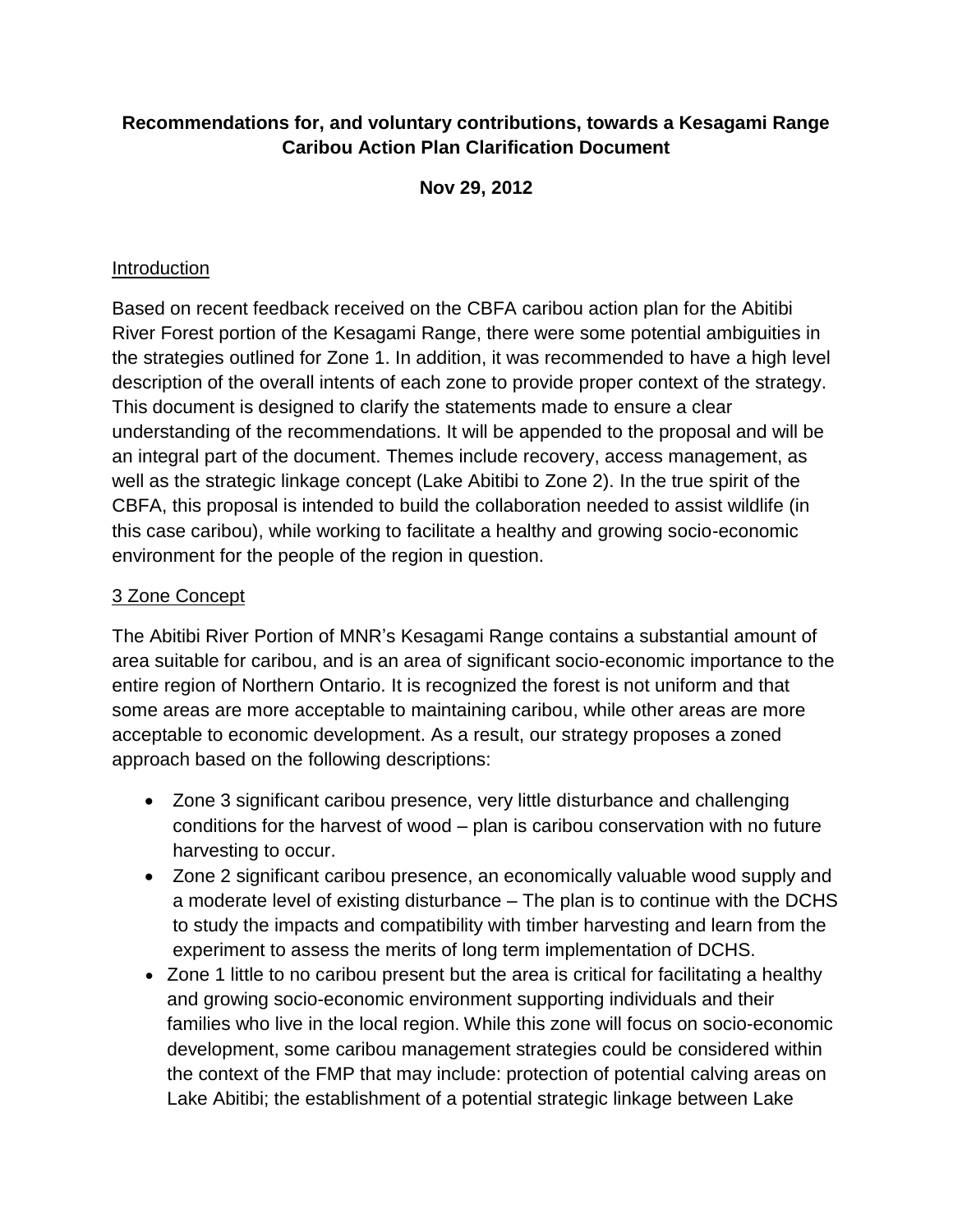Abitibi and Zone 2; and, where appropriate, arrangement and amounts of mature conifer are maintained over time.

### Recovery

The term "recovery" is used throughout the document and as such, needs to be clearly defined. For purposes of this recommended caribou action plan, recovery is intended to refer to harvesting and renewal that influence the pattern and amount of forest disturbance. Typically, forest managers have influence only over habitat and not population dynamics directly and therefore the efforts described in this strategy refer to managing forest cover (through harvest and access) only. The approach to recovery will be consistent with the overall framework that secures wood supply to existing mills while conserving caribou habitat.

There is no discussion or advice being offered on the concept of "reintroduction" which we interpret as the physical relocation of animals from one location to another with the hope they may persist in the area they were moved to. Our opinion on the advisability of using reintroduction is not commented upon nor advocated in this recovery strategy.

# **Zone 1 Forest Management Zone**

Forest managers have influence over various factors such as species composition, forest fragmentation, and age. These factors are managed through accessing, harvesting and renewing the forest. It is recognized that coniferous forest cover is preferred for caribou and the conditions on the Abitibi River Forest are well suited for growing conifer trees. Through practices such as "careful logging around advanced growth" (CLAAG), "harvesting with regeneration protection" (HARP), tree planting and aerial seeding the site conditions of the Abitibi River forest are conducive to maintaining conifer forest cover.

Fragmentation of the forest is also seen as undesirable for caribou so our strategy advises allocation of harvest blocks in a manner that over time, large patches of conifer dominated forest are created in the area between Lake Abitibi and zone 2. This is not to be confused with a DCHS. This proposal does not intend to use a DCHS in zone 1. The intent is to reduce the amount of fragmentation compared to present levels of fragmentation, while also enhancing the socio-economic viability of Zone 1.

Zone 1 will also be managed to maintain the appropriate mature conifer forest cover targets as required by the FMPM. It is understood that managing access will assist in reducing the amount of fragmentation compared to the present state of zone 1.

This strategy recommends that the forest planners when developing access strategies for the roads in zone 1, and especially the area between Zone 2 and Lake Abitibi,